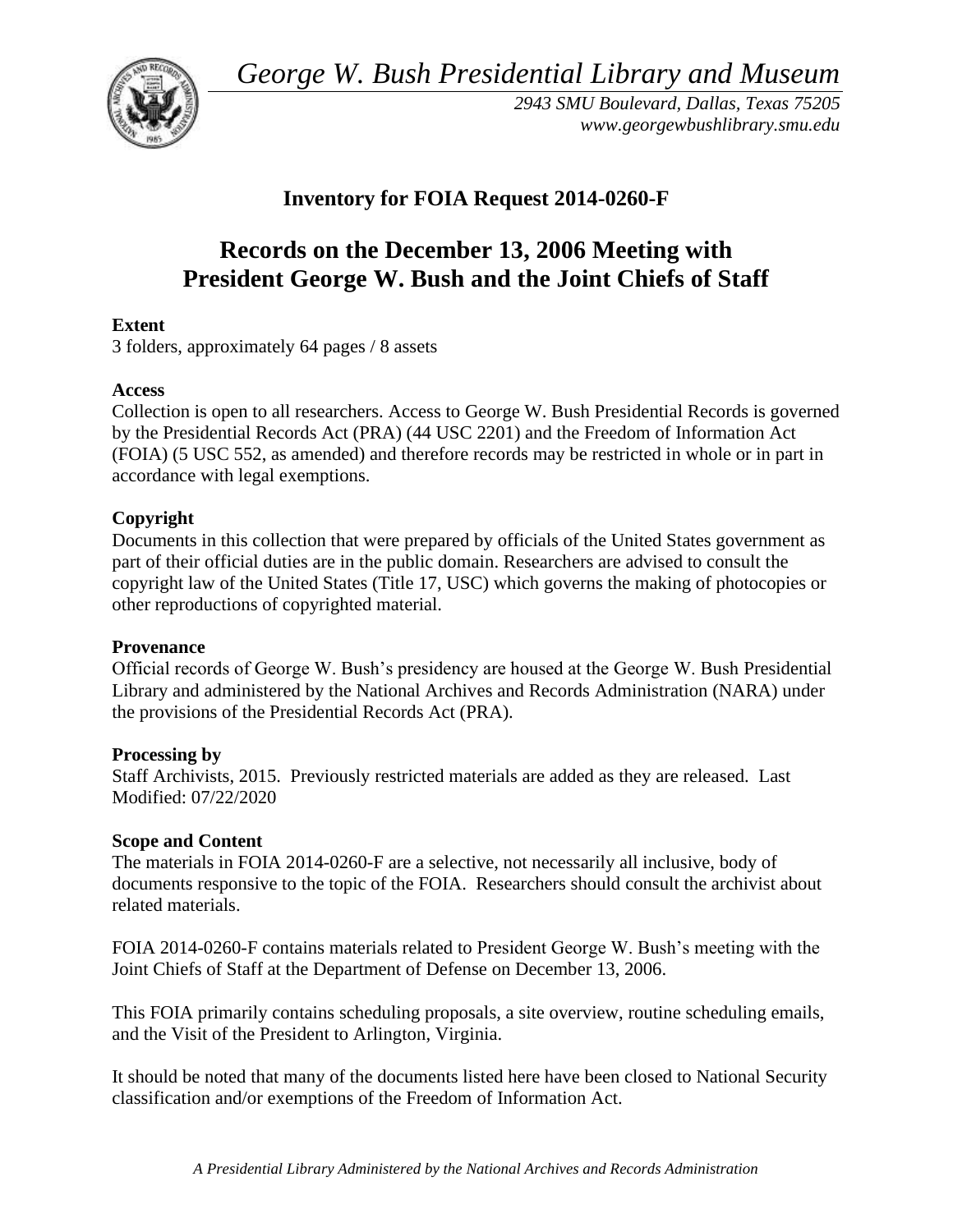#### **System of Arrangement**

 The materials in FOIA 2014-0260-F are a systematic body of documents responsive to the topic of the FOIA. Researchers should consult an archivist about related materials.

Documents responsive to this FOIA were found in these collection areas – Staff Member Office Files and George W. Bush Presidential Electronic Records.

Staff Member Office Files are maintained at the folder level by staff members within their individual offices and document all levels of administration activity.

Staff Member Office Files are processed at the folder level, that is, individual documents are not selected and removed from a folder for processing. While this method maintains folder integrity, it frequently results in the incidental processing of documents that are not wholly responsive to the subject area.

The Executive Office of the President (EOP) instance of the Electronic Records Archive (ERA) contains electronic records created or received by President George W. Bush. These records are stored in Search and Access Sets (SAS) that represent their originating computer program, such as Exchange Email or the Worker and Visitor Entry System (WAVES). In addition to records captured from the White House's electronic systems, EOP-ERA also contains records from the home and shared drives used by White House staff.

George W. Bush Presidential Electronic Records are a unique segment preserved in an electronic system separate from the Electronic Records Archive (ERA). The records are processed by topic, printed, and filed in folders. Folders are arranged by Search and Access Set and thereunder by date.

George W. Bush Presidential Electronic Records contain electronic records created or received by members of the White House staff, as well as the Commission on Weapons of Mass Destruction. These frequently classified records document the daily constitutional and statutory duties carried out by the George W. Bush administration and include record types such as email, email attachments, Night Notes, and cables.

The following is a list of electronic search results lists (SRLs) and folders processed in response to FOIA 2014-0260-F:

#### *George W. Bush Electronic Records*

NSC contains 8 assets.

#### *George W. Bush Textual Records*

#### **Staff Member Office Files**

National Security Council - Executive Secretary, Office of the